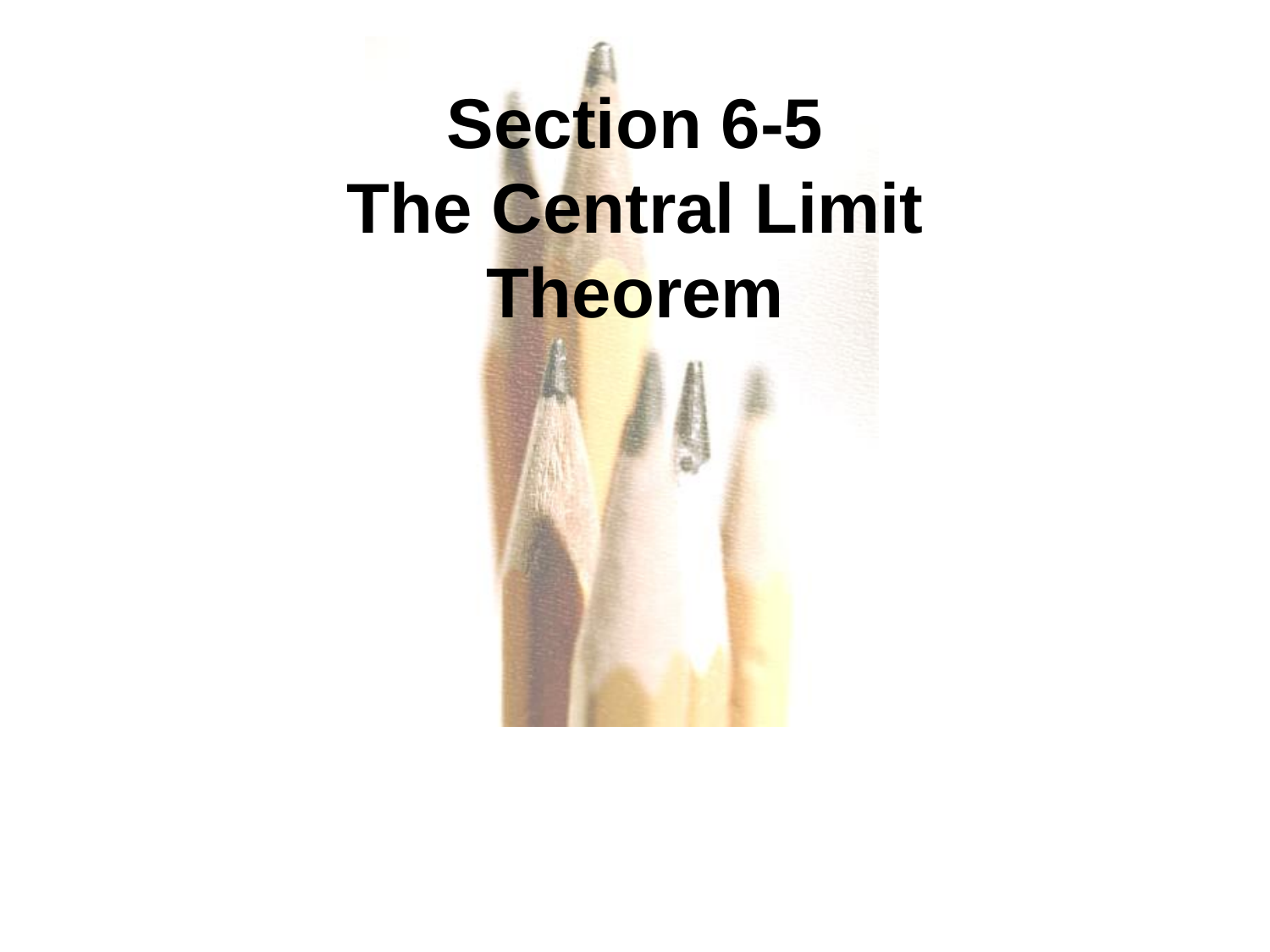## **Key Concept**

**The** *Central Limit Theorem* **tells us that for a population with** *any* **distribution, the distribution of the sample means approaches a normal distribution as the sample size increases.**

**The procedure in this section form the foundation for estimating population parameters and hypothesis testing.**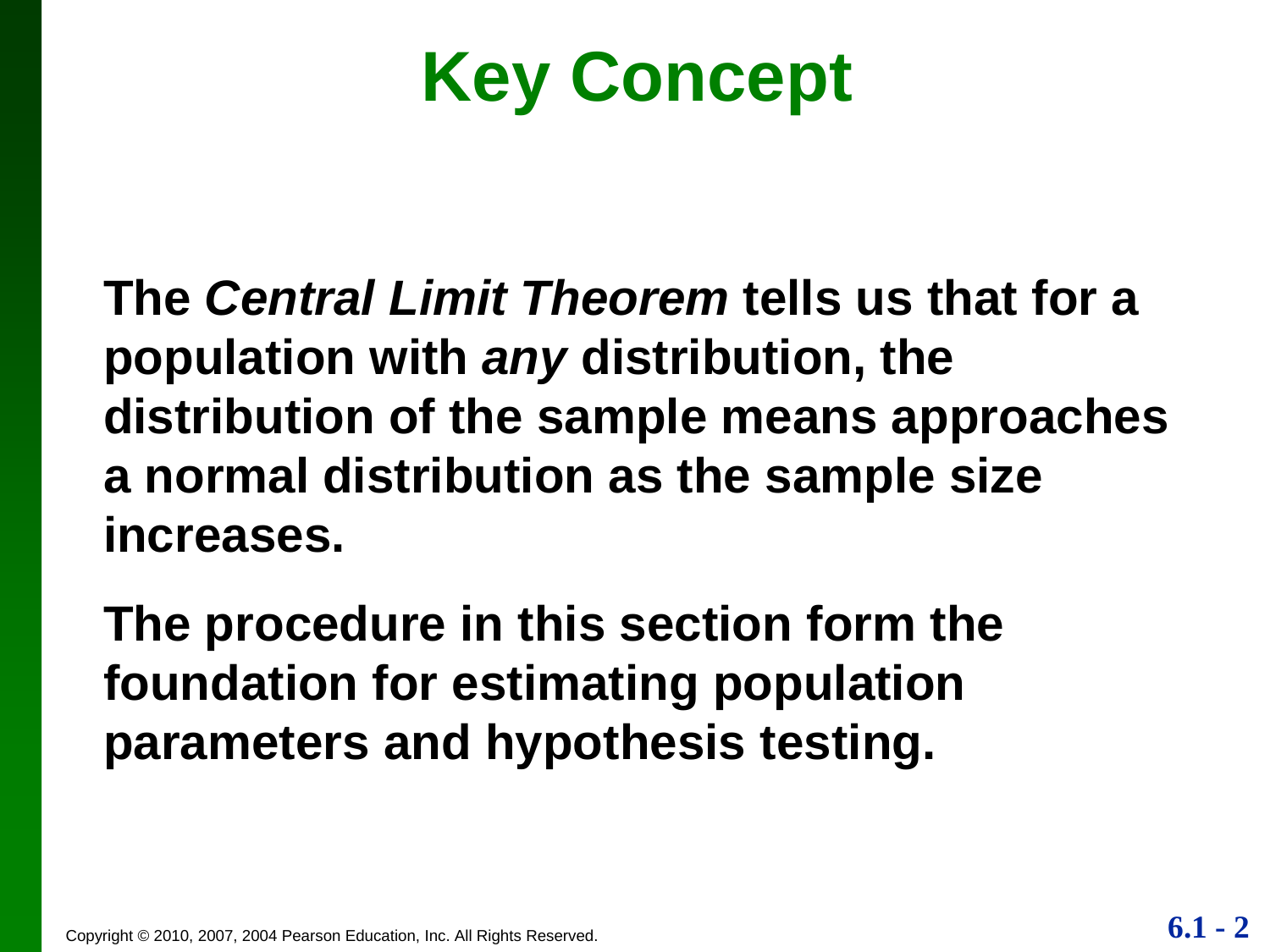### **Central Limit Theorem**

#### **Given:**

- **1. The random variable** *x* **has a distribution (which may or may not be normal) with mean** *µ* **and standard deviation .**
- **2. Simple random samples all of size** *n* **are selected from the population. (The samples are selected so that all possible samples of the same size** *n* **have the same chance of being selected.)**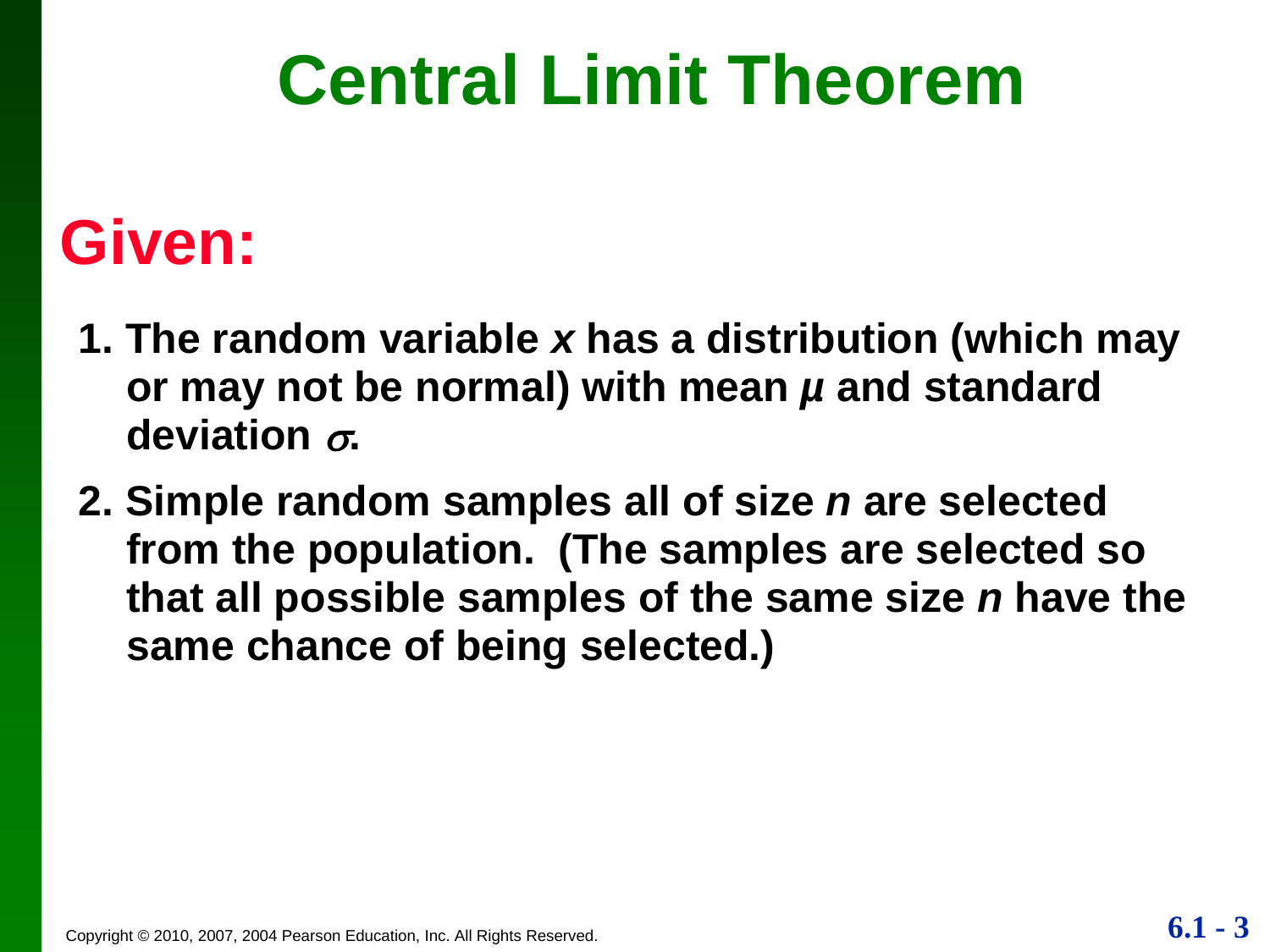## **Central Limit Theorem – cont.**

#### **Conclusions:**

- **1. The distribution of sample** *x* **will, as the sample size increases, approach a normal distribution.**
- **2. The mean of the sample means is the population mean** *µ***.**
- **3. The standard deviation of all sample means** is  $\sigma/\sqrt{n}$ .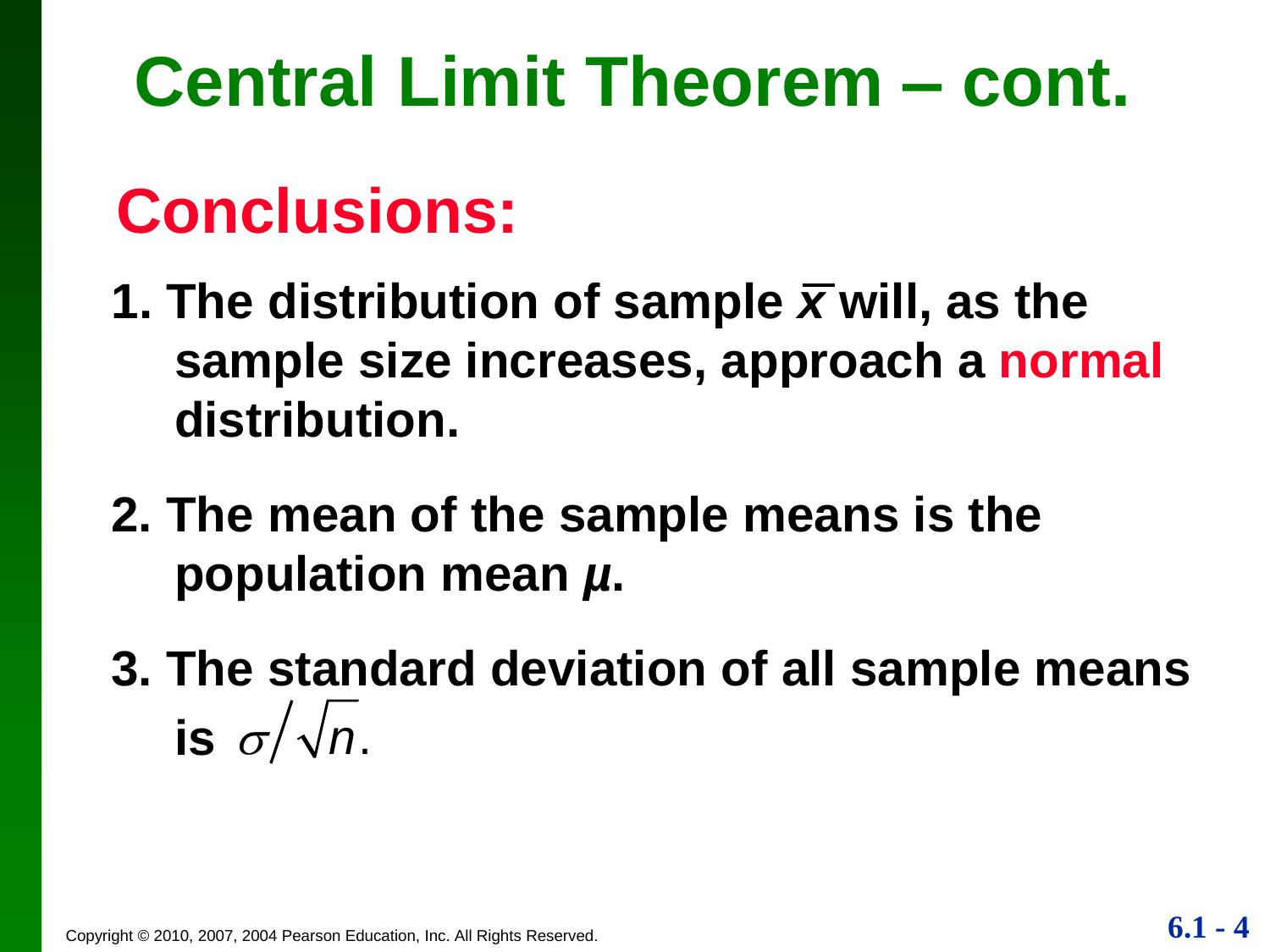## **Practical Rules Commonly Used**

- **1. For samples of size** *n* **larger than 30, the distribution of the sample means can be approximated reasonably well by a normal distribution. The approximation gets closer to a normal distribution as the sample size** *n*  **becomes larger.**
- **2. If the original population is** *normally distributed***, then for any sample size** *n***, the sample means will be normally distributed (not just the values of** *n* **larger than 30).**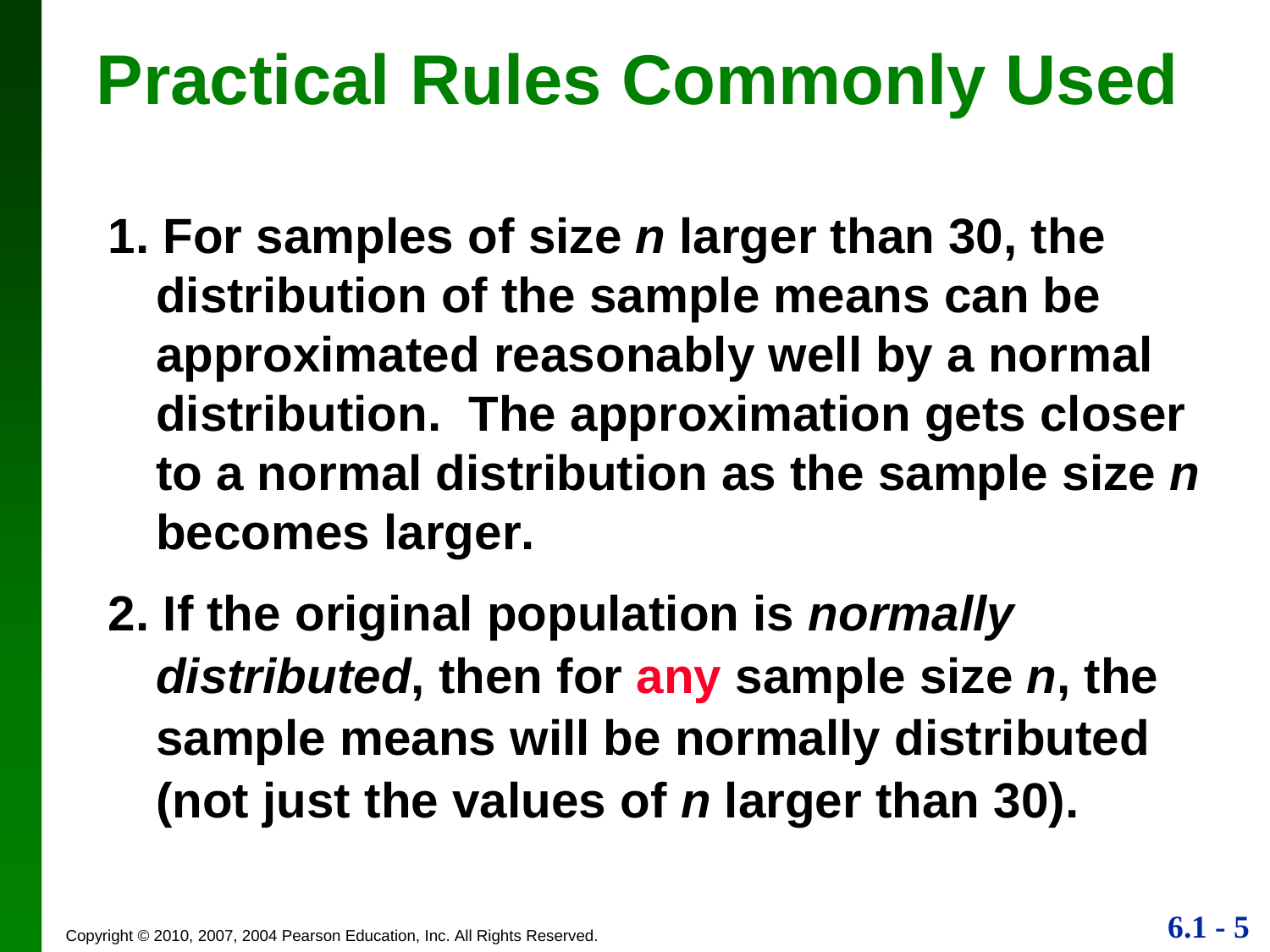#### **Notation**

# **the mean of the sample means** *µ<sup>x</sup>* = *µ*

#### **the standard deviation of sample mean**

$$
\sigma_{\bar{x}} = \frac{\sigma}{\sqrt{n}}
$$

#### **(often called the standard error of the mean)**

Copyright © 2010, 2007, 2004 Pearson Education, Inc. All Rights Reserved. **6.1** - **6** 

L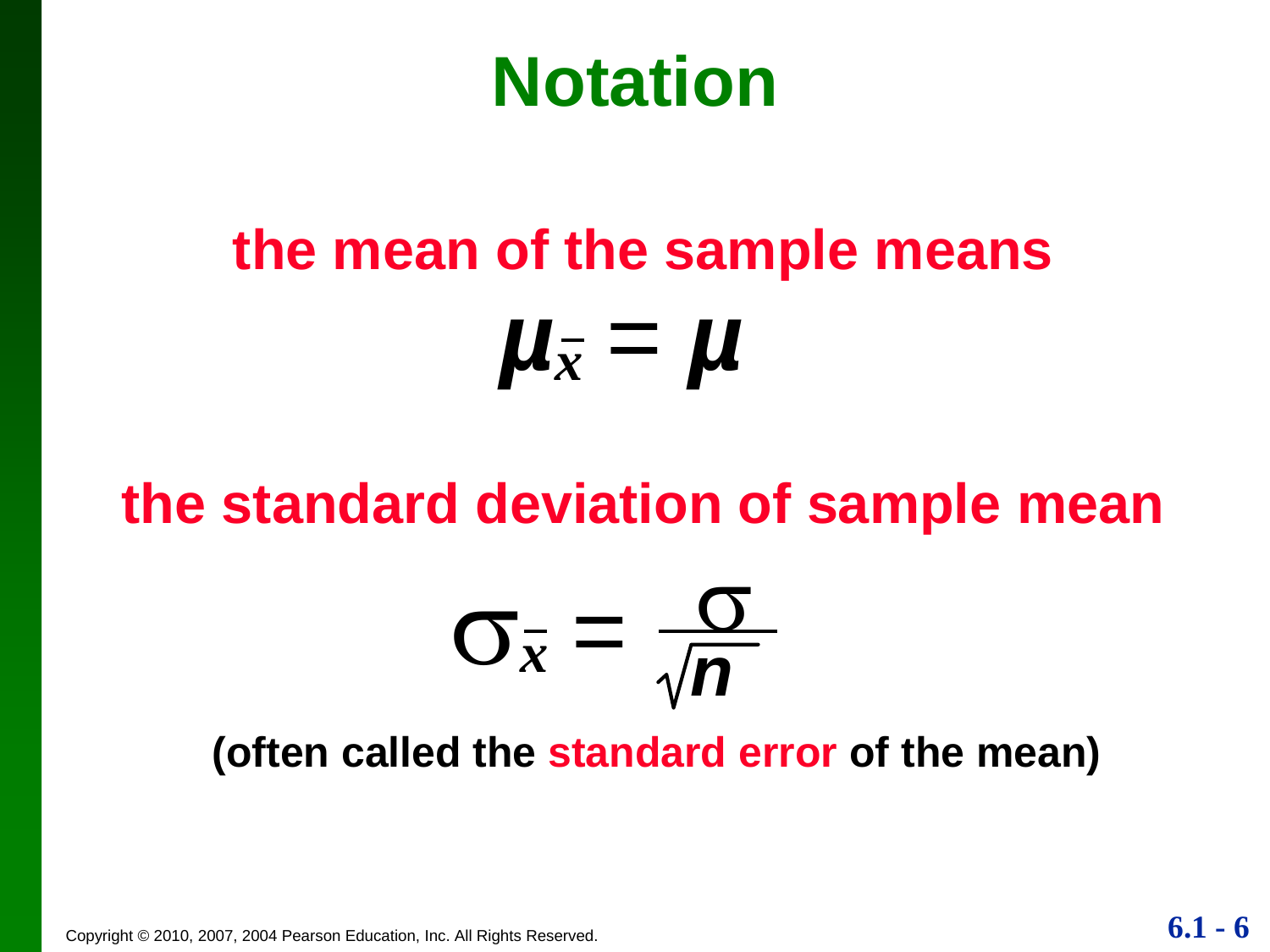### **Example - Normal Distribution**

**As we proceed**  from  $n = 1$  to *n* **= 50, we see that the distribution of sample means is approaching the shape of a normal distribution.**

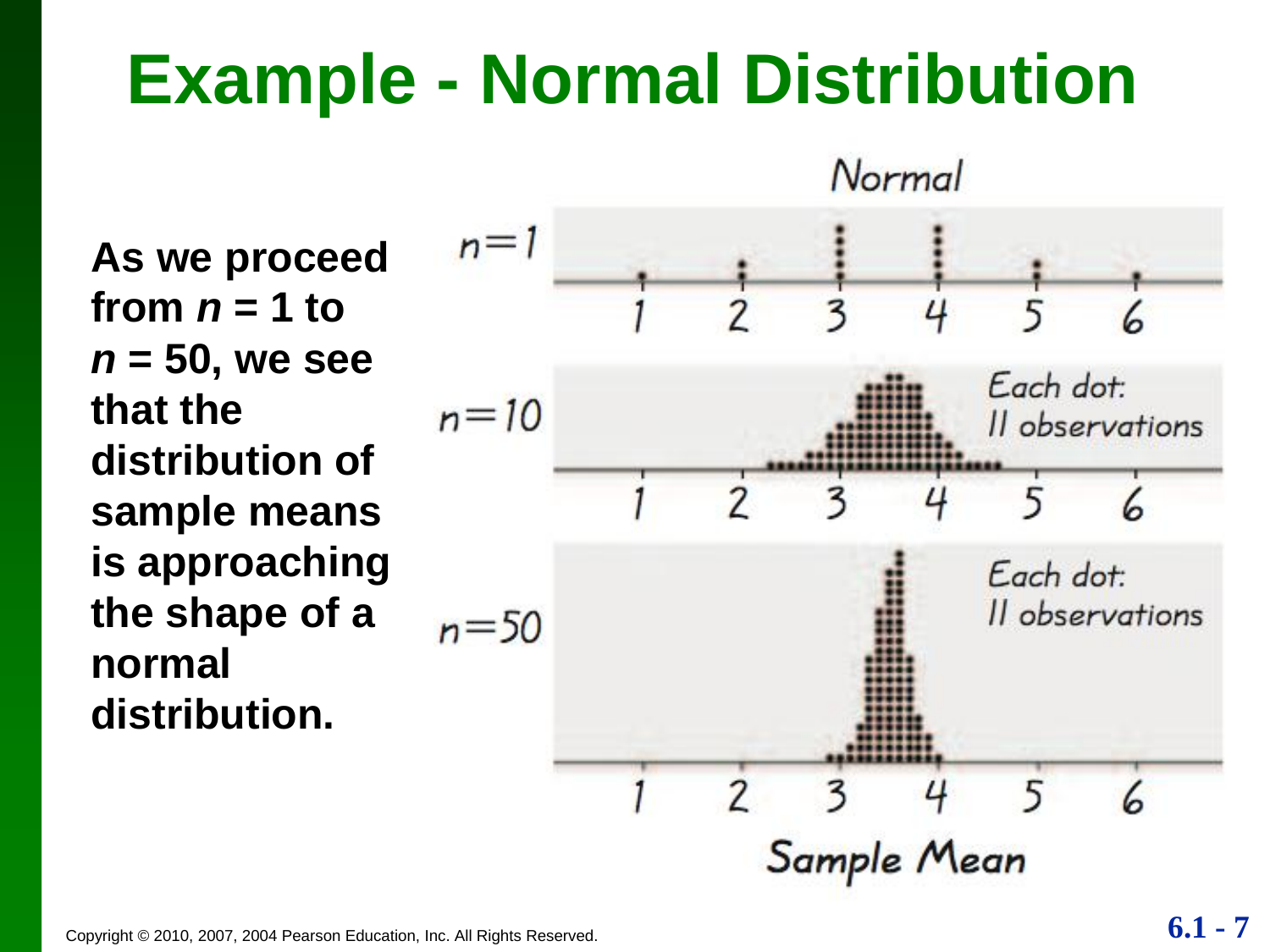### **Example - Uniform Distribution**

Uniform

**As we proceed**  from  $n = 1$  to *n* **= 50, we see that the distribution of sample means is approaching the shape of a normal distribution.**

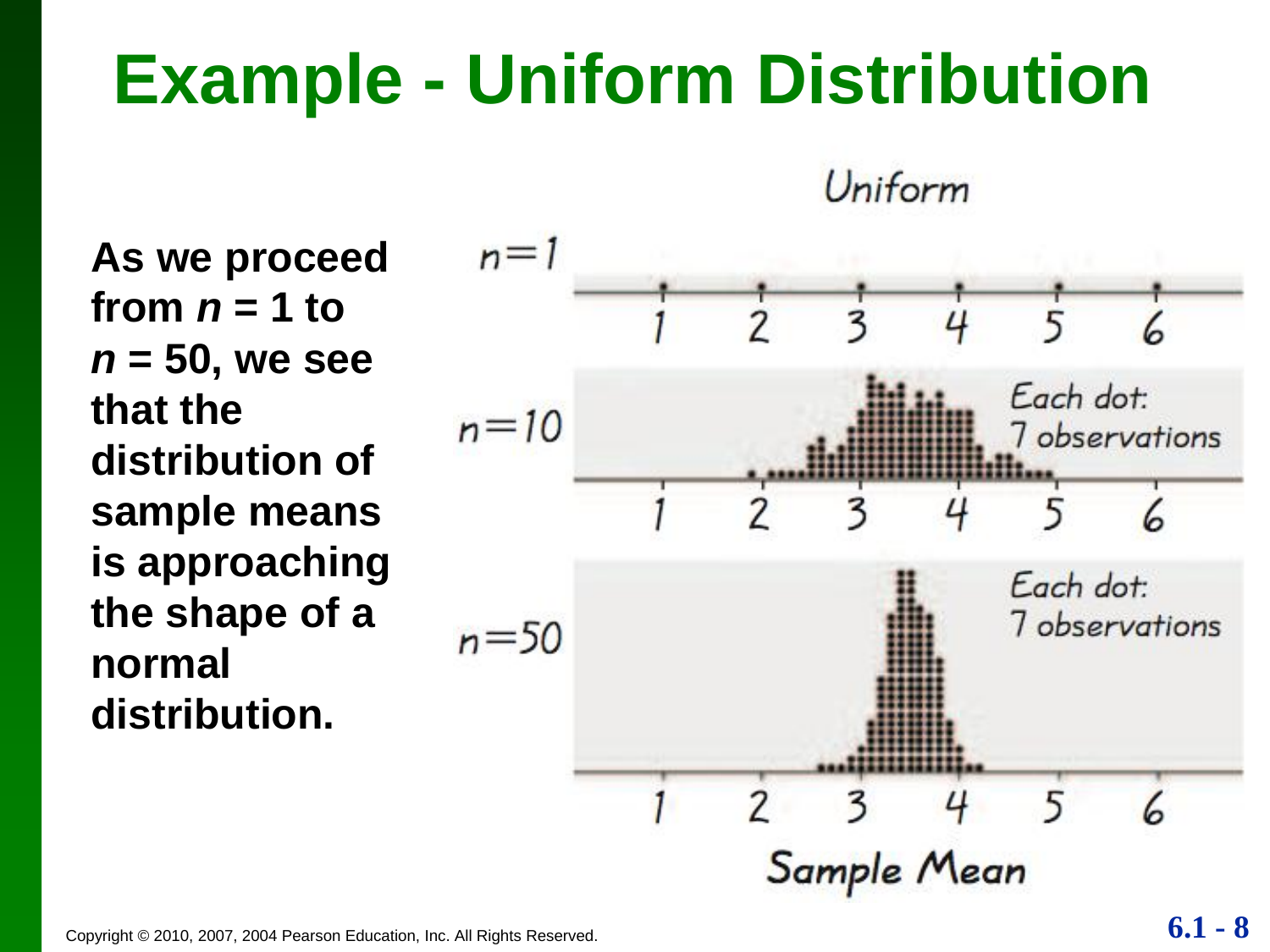### **Example - U-Shaped Distribution**

**As we proceed**  from  $n = 1$  to *n* **= 50, we see that the distribution of sample means is approaching the shape of a normal distribution.**

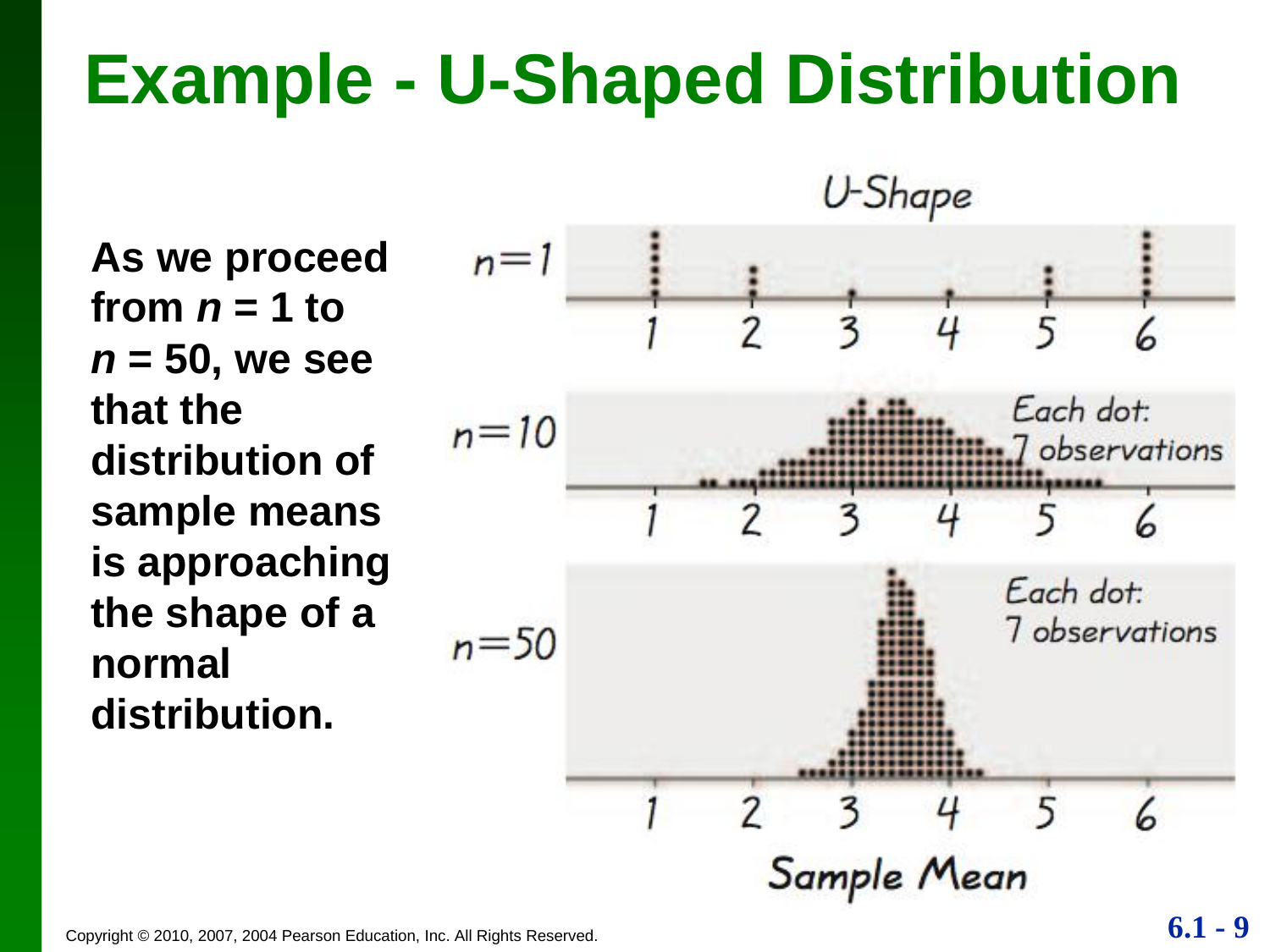### **Important Point**

#### **As the sample size increases, the sampling distribution of sample means approaches a normal distribution.**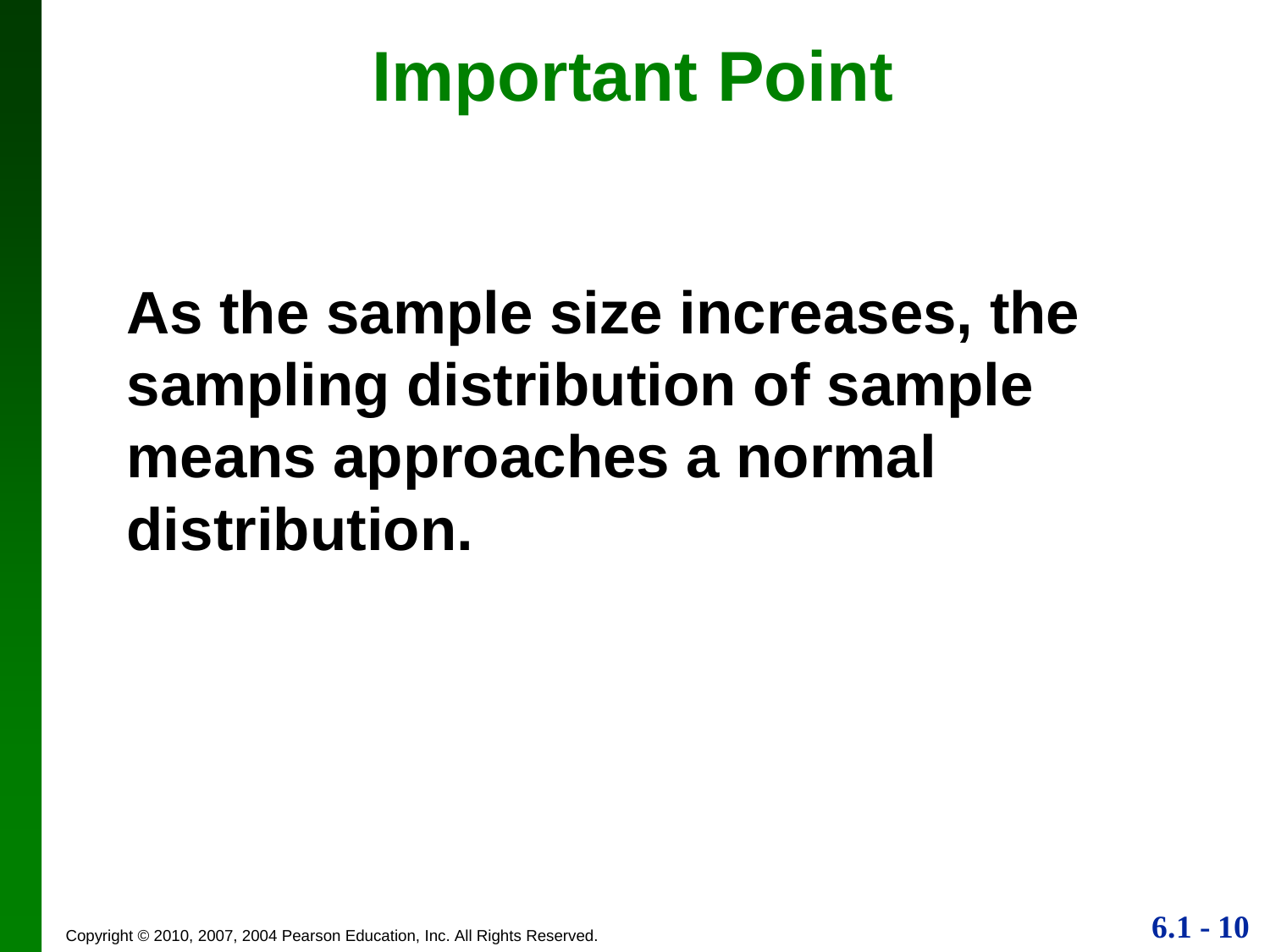## **Example – Water Taxi Safety**

**Use the Chapter Problem. Assume the population of weights of men is normally distributed with a mean of 172 lb and a standard deviation of 29 lb.** 

**a) Find the probability that if an** *individual* **man is randomly selected, his weight is greater than 175 lb.**

**b) b) Find the probability that** *20 randomly selected men* **will have a mean weight that is greater than 175 lb (so that their total weight exceeds the safe capacity of 3500 pounds).**

Copyright © 2010, 2007, 2004 Pearson Education, Inc. All Rights Reserved. **6.1 - 11**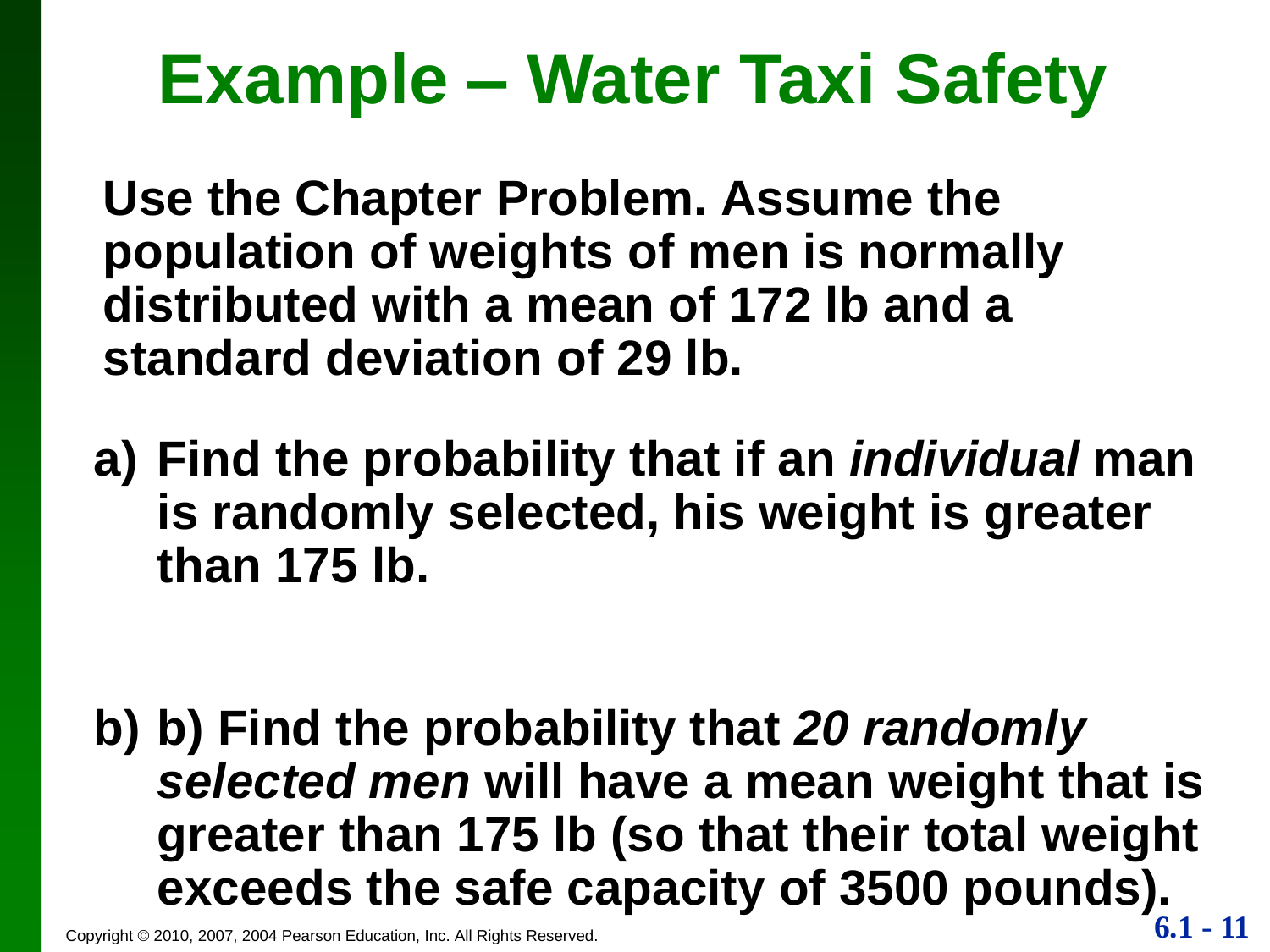#### **Example – cont**

**a) Find the probability that if an** *individual* **man is randomly selected, his weight is greater than 175 lb.**



Copyright © 2010, 2007, 2004 Pearson Education, Inc. All Rights Reserved. **6.1 -**  $12$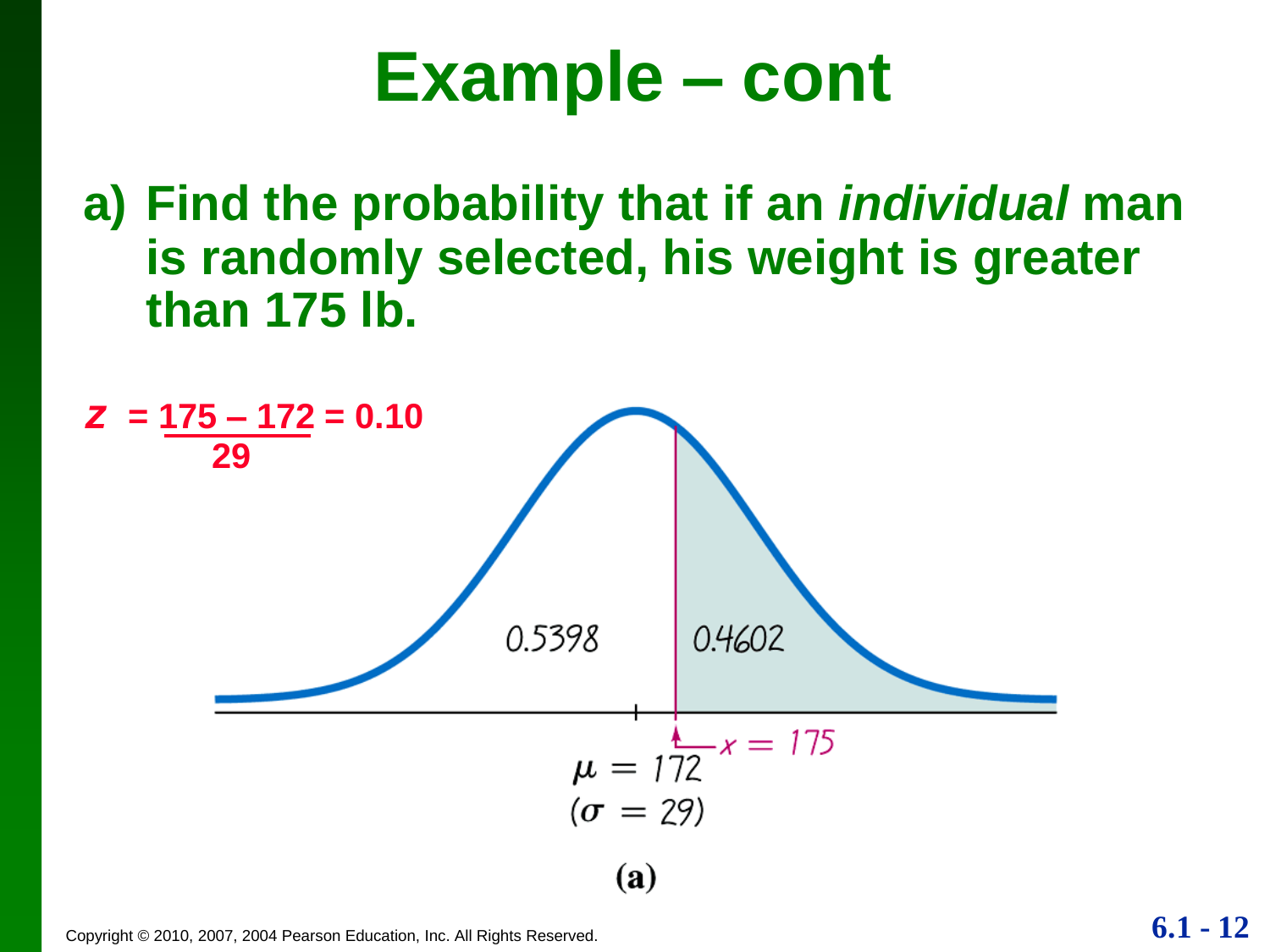#### **Example – cont**

**b) Find the probability that** *20 randomly selected men* **will have a mean weight that is greater than 175 lb (so that their total weight exceeds the safe capacity of 3500 pounds).** 

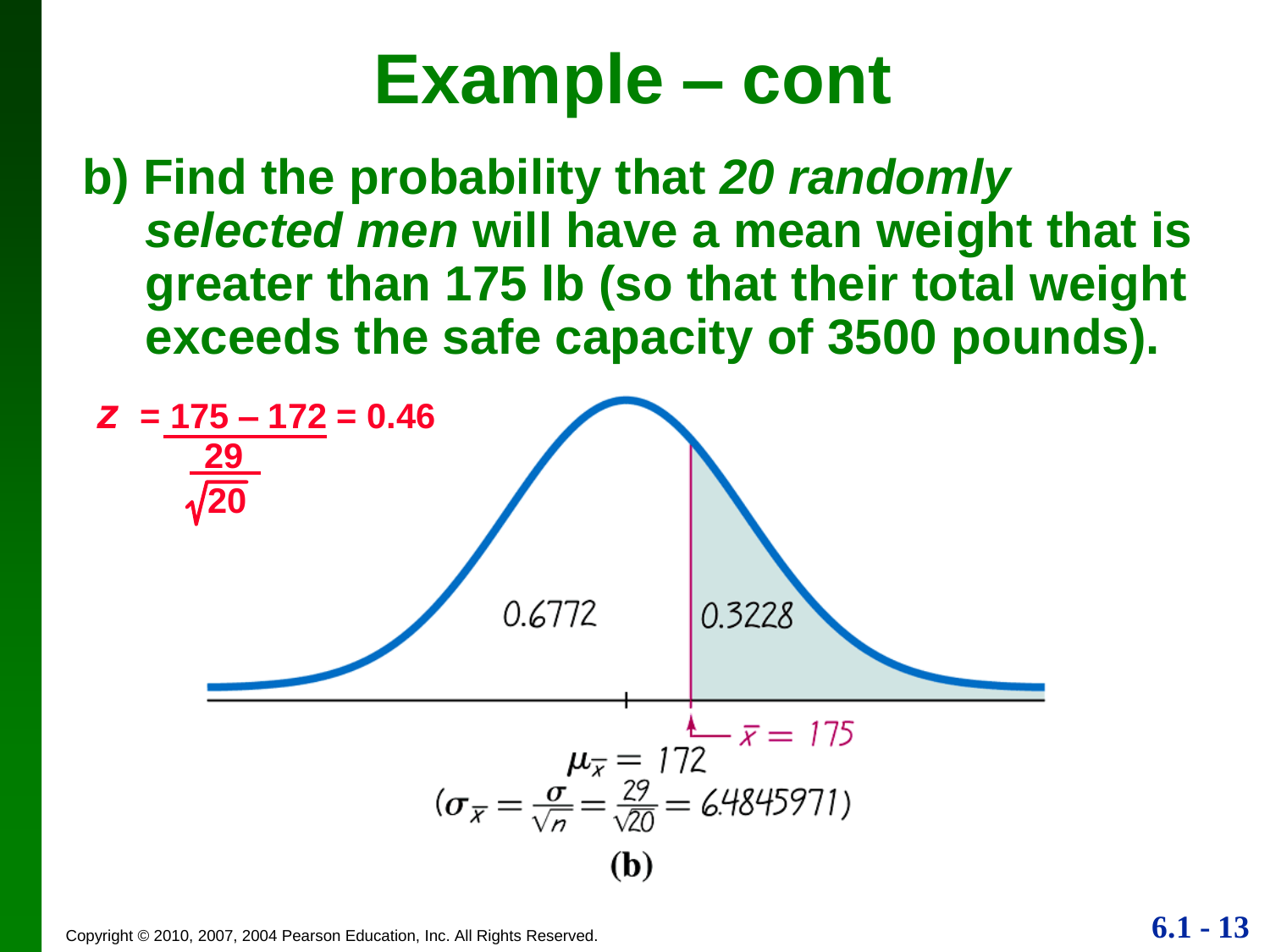### **Example - cont**

**a) Find the probability that if an** *individual* **man is randomly selected, his weight is greater than 175 lb.**

## **P(***x* **> 175) = 0.4602**

**b) Find the probability that** *20 randomly selected men* **will have a mean weight that is greater than 175 lb (so that their total weight exceeds the safe capacity of 3500 pounds).**

# $P(\bar{x} > 175) = 0.3228$

**It is much easier for an individual to deviate from the mean than it is for a group of 20 to deviate from the mean.**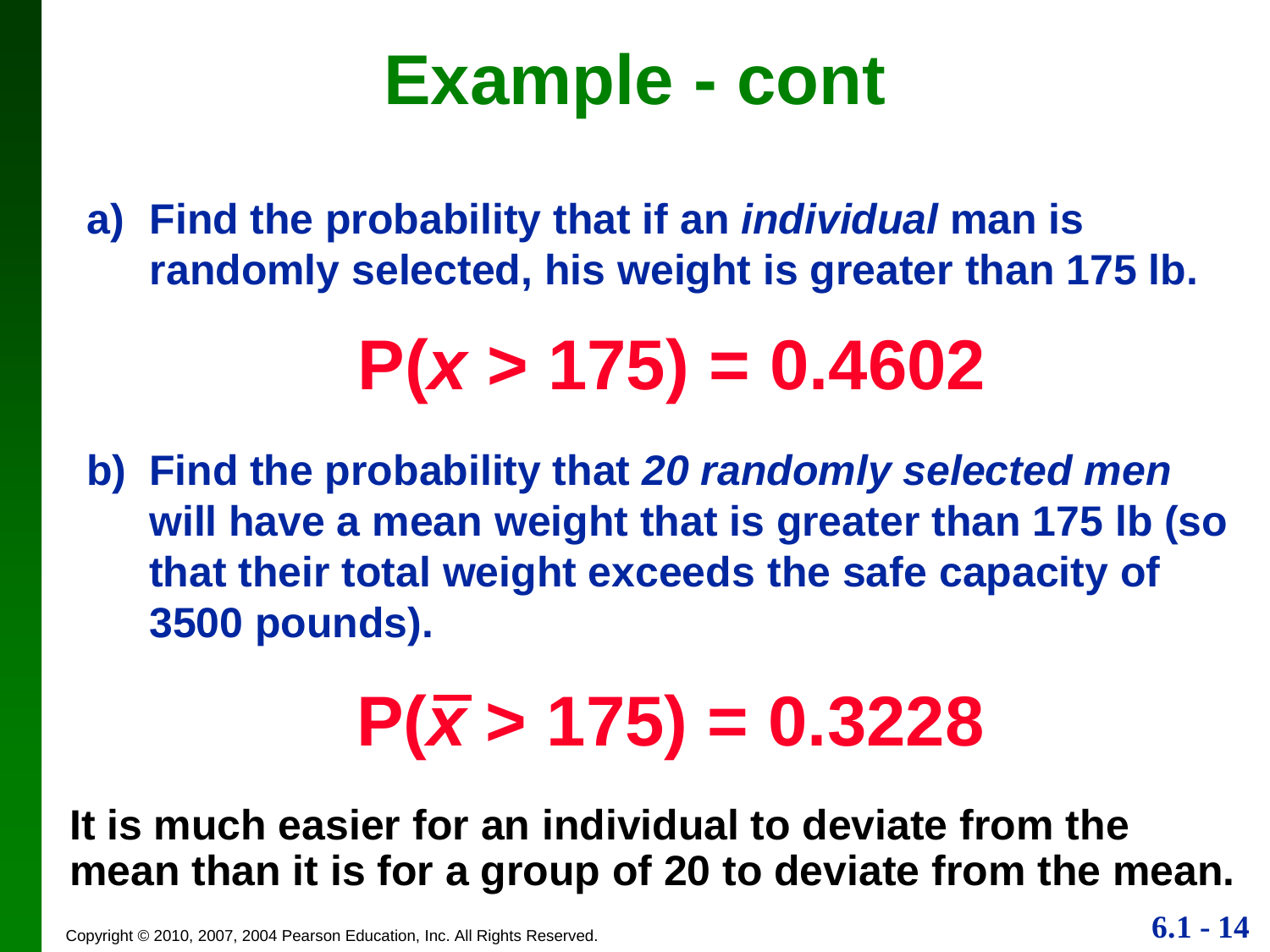### **Interpretation of Results**

**Given that the safe capacity of the water taxi is 3500 pounds, there is a fairly good chance (with probability 0.3228) that it will be overloaded with 20 randomly selected men.**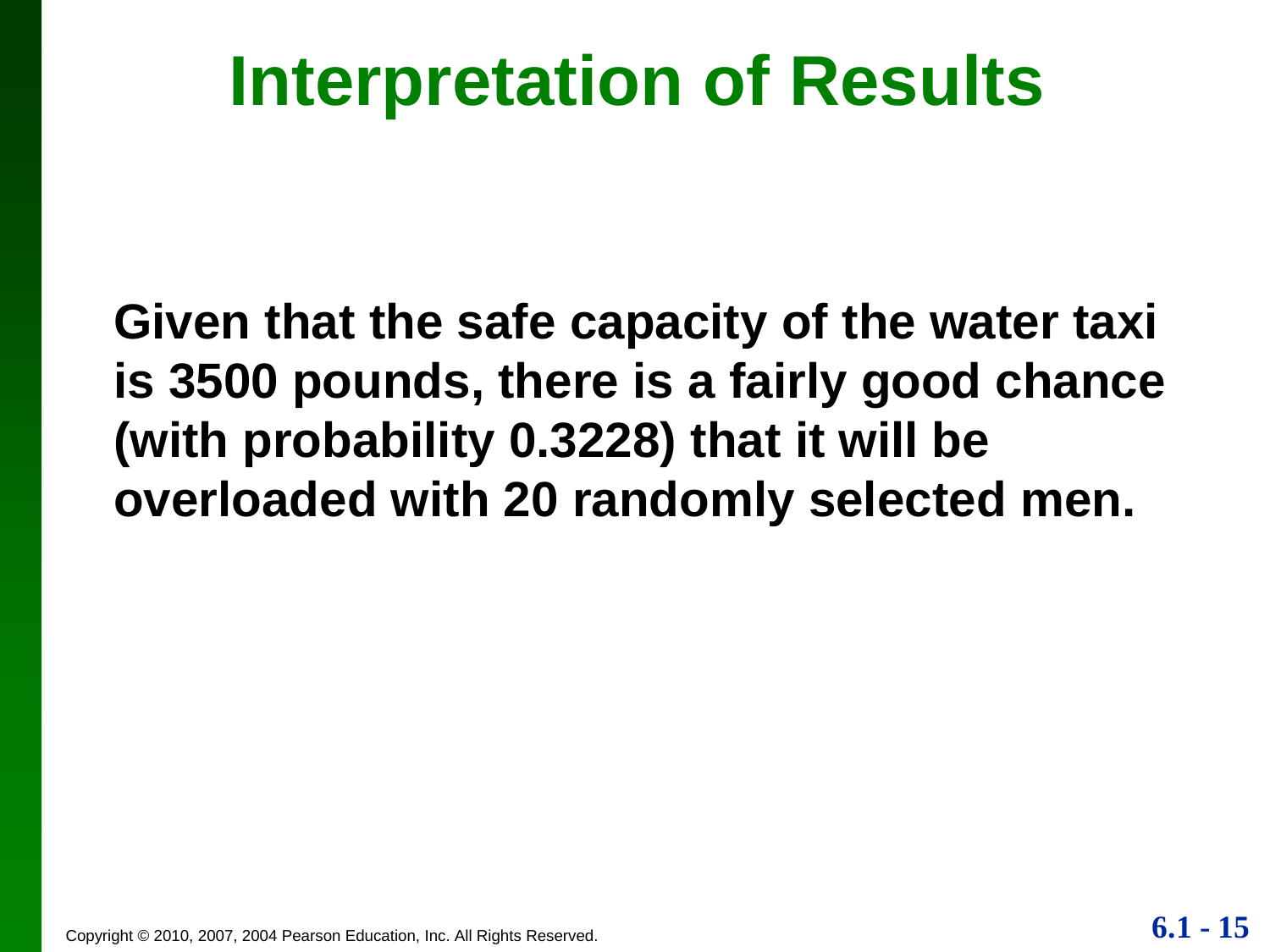## **Correction for a Finite Population**

**When sampling without replacement and the sample size** *n* **is greater than 5% of the finite population of size** *N* **(that is,** *n* **> 0.05***N* **), adjust the standard deviation of sample means by multiplying it by the**  *finite population correction factor***:**

$$
\sigma_{\bar{x}} = \frac{\sigma}{\sqrt{n}} \sqrt{\frac{N-n}{N-1}}
$$
  
finite population  
correction factor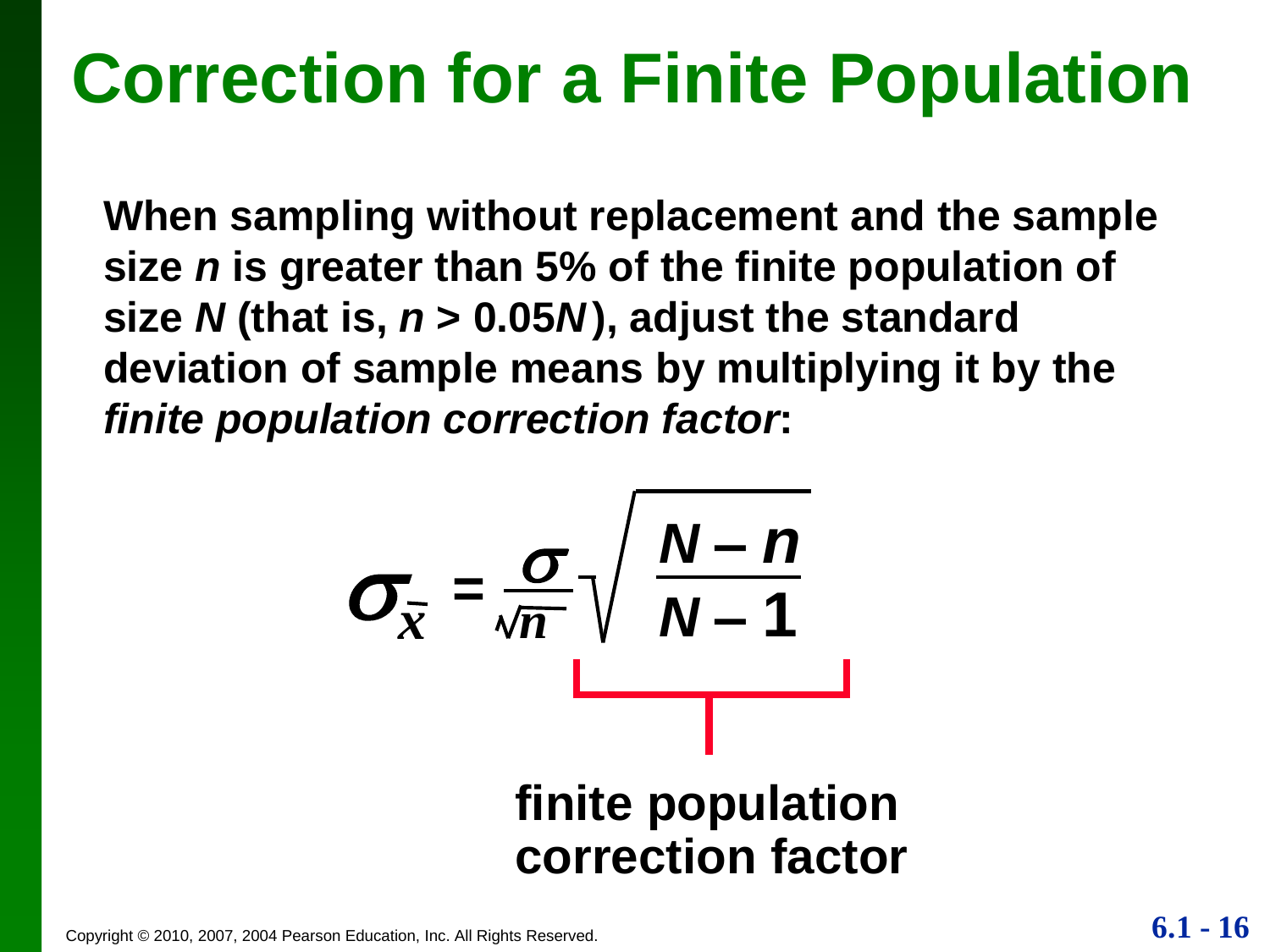

#### **In this section we have discussed:**

- *<b>☆ Central limit theorem.*
- *❖* **Practical rules.**
- **Effects of sample sizes.**
- **☆ Correction for a finite population.**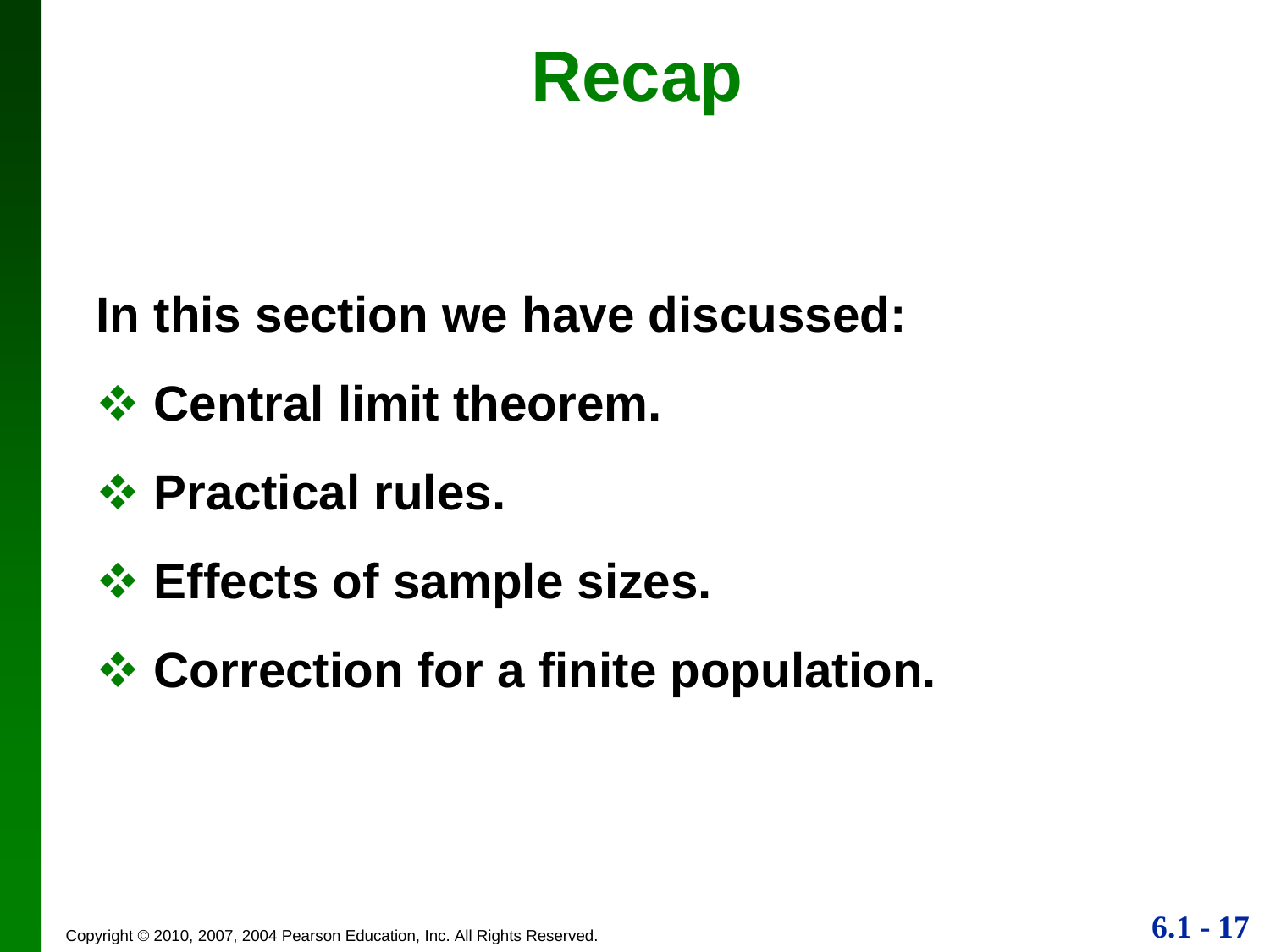# **Section 6-6 Normal as Approximation to Binomial**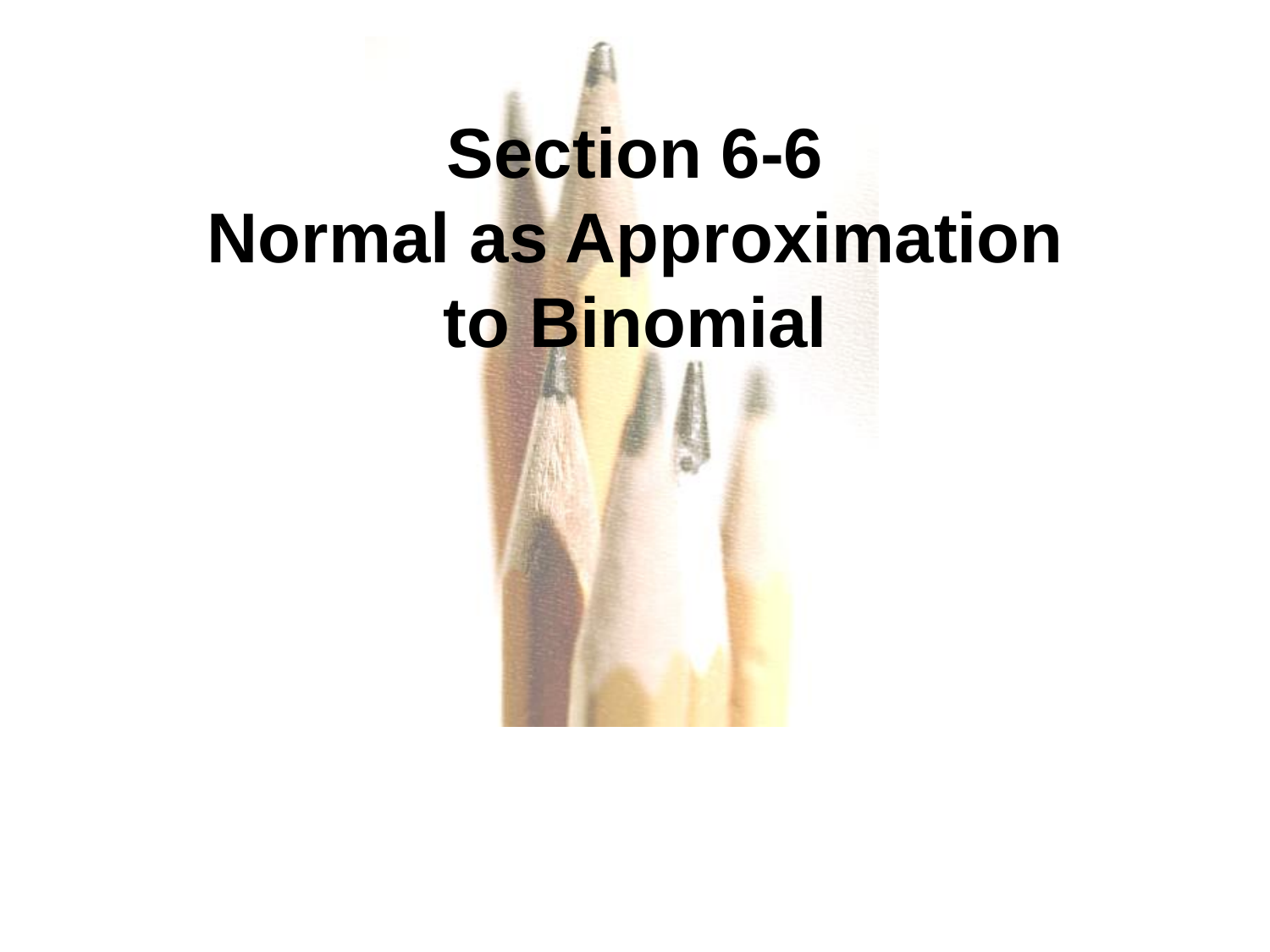**Key Concept**

**This section presents a method for using a normal distribution as an approximation to the binomial probability distribution.**

**If the conditions of** *np* **≥ 5 and** *nq* **≥ 5 are both satisfied, then probabilities from a binomial probability distribution can be approximated well by using a normal distribution with mean** *μ* **=** *np* **and**  standard deviation  $\sigma = \sqrt{n p q}$ .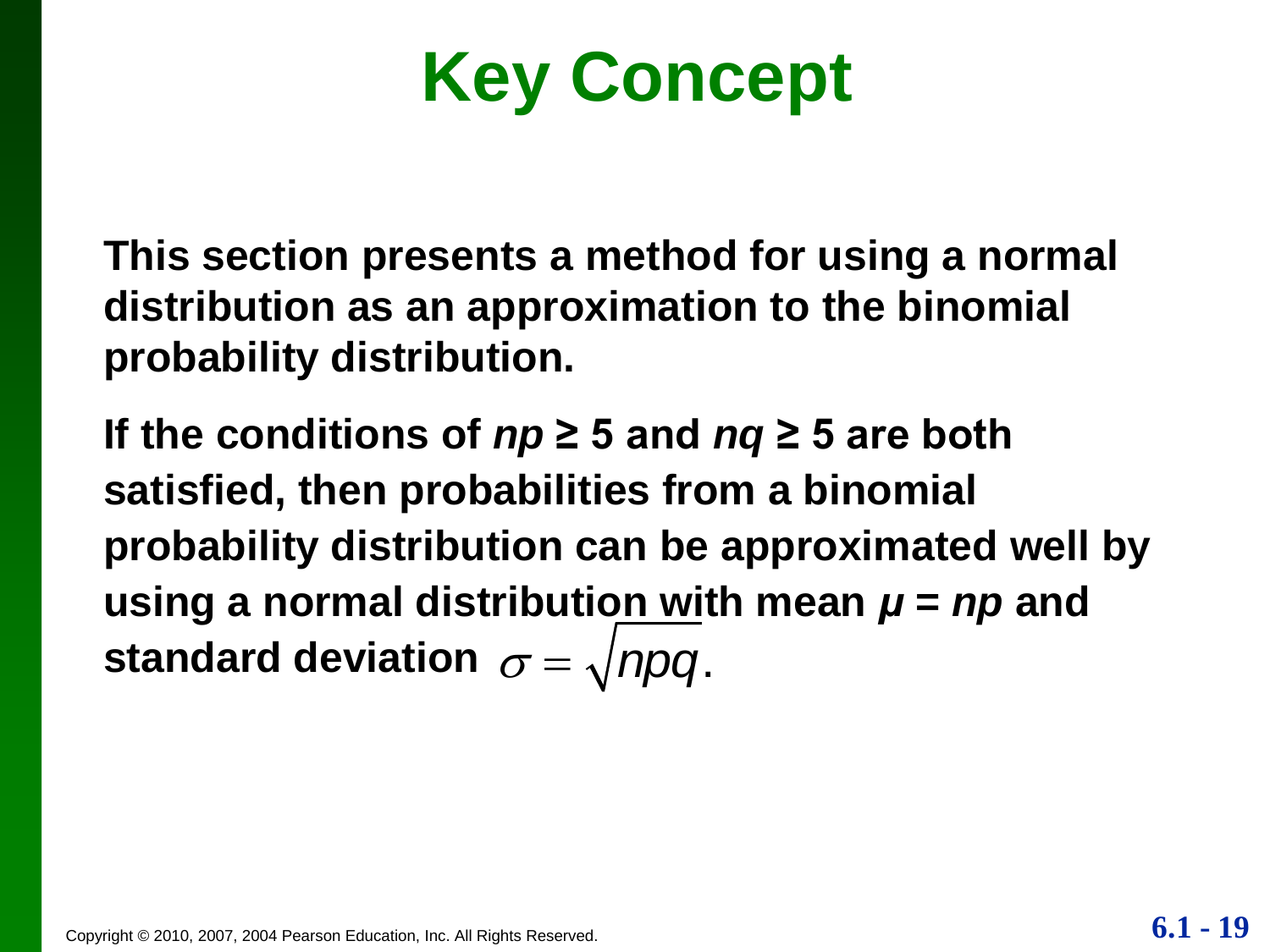### **Review**

#### **Binomial Probability Distribution**

- **1. The procedure must have a fixed number of trials.**
- **2. The trials must be independent.**
- **3. Each trial must have all outcomes classified into two categories (commonly, success and failure).**
- **4. The probability of success remains the same in all trials.**

#### **Solve by binomial probability formula, Table A-1, or technology.**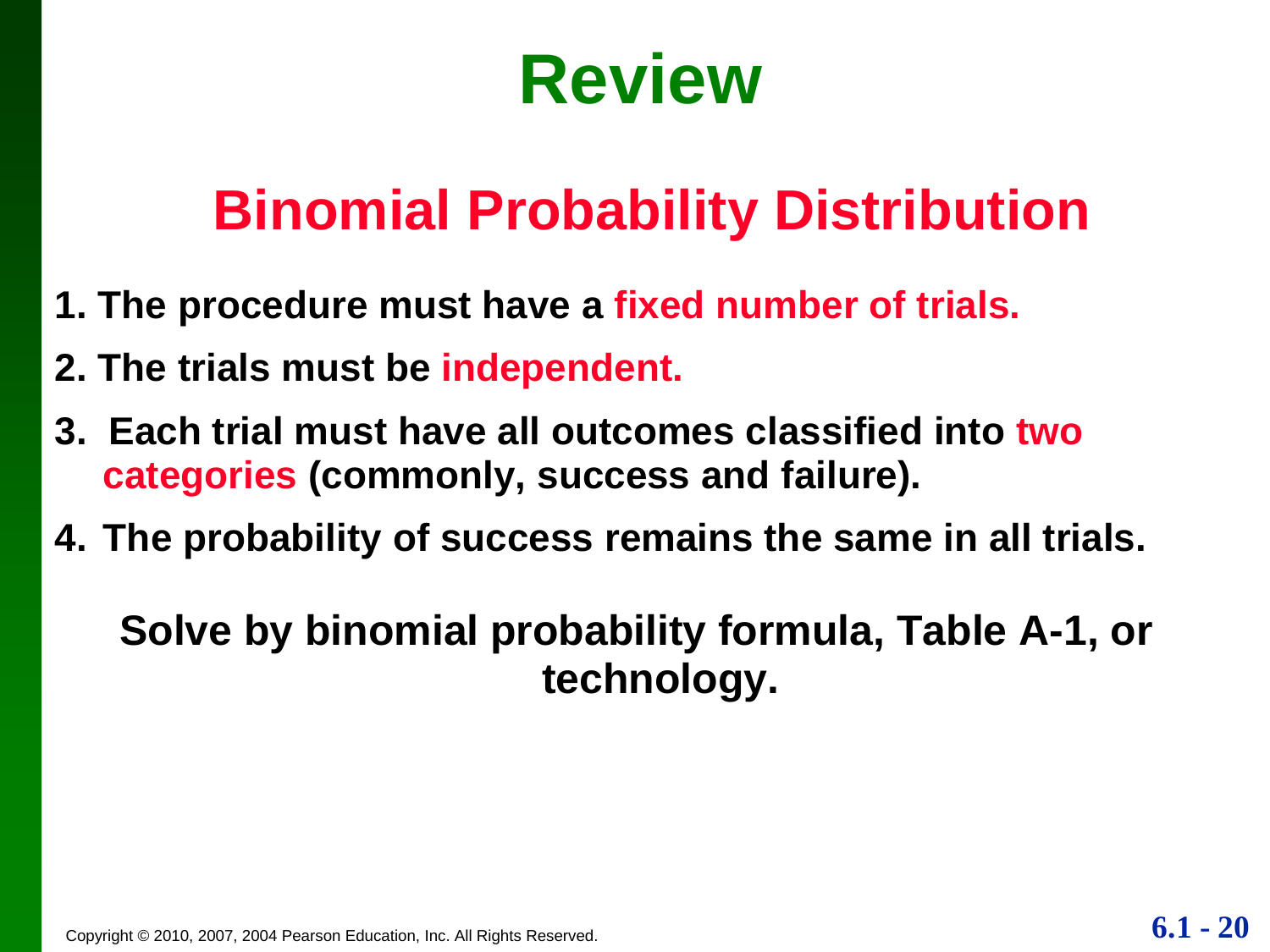#### **Approximation of a Binomial Distribution with a Normal Distribution**

 $np \geq 5$  $nq \geq 5$ 

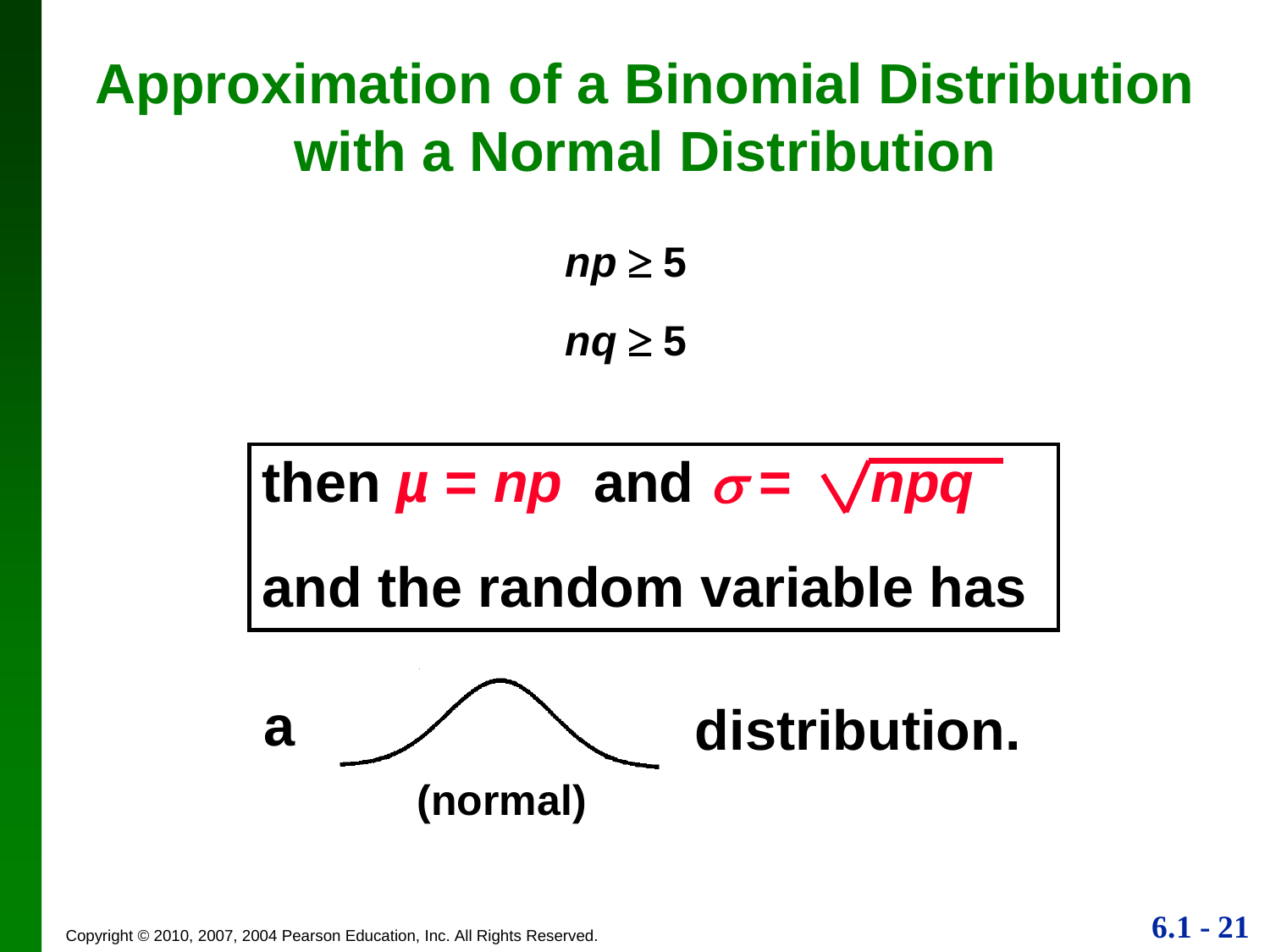#### **Procedure for Using a Normal Distribution to Approximate a Binomial Distribution**

- **1. Verify that both**  $np \ge 5$  **and**  $nq \ge 5$ **. If not, you must use software, a calculator, a table or calculations using the binomial probability formula.**
- **2. Find the values of the parameters**  $\mu$  **and**  $\sigma$  **by calculating**  $\mu = np$  **and**  $\sigma = \sqrt{npq}$ **.**
- **3. Identify the discrete whole number** *x* **that is relevant to the binomial probability problem. Focus on this value temporarily.**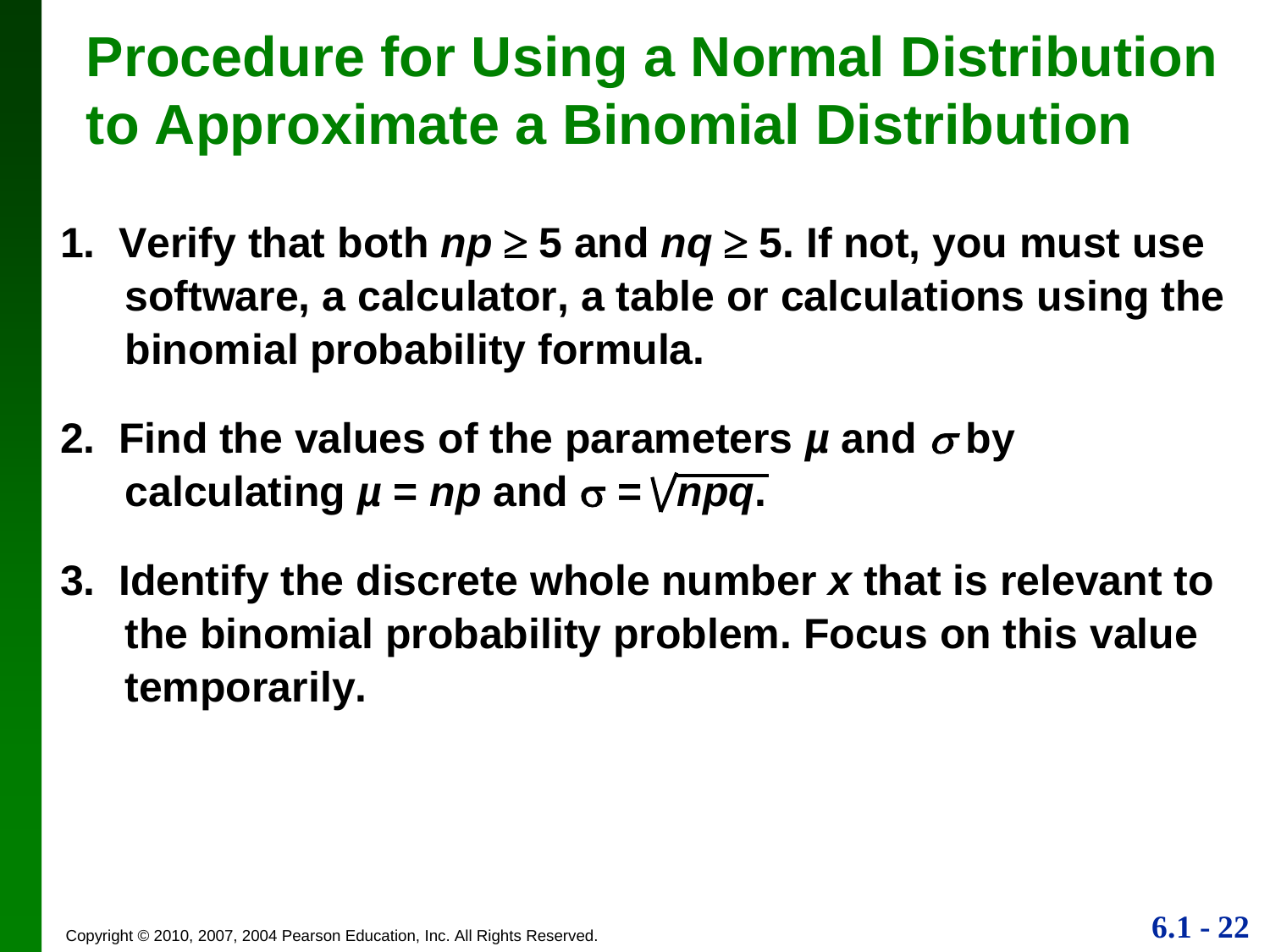#### **Procedure for Using a Normal Distribution to Approximate a Binomial Distribution**

- **4. Draw a normal distribution centered about**  $\mu$ **, then draw a** *vertical strip area* **centered over** *x***. Mark the left side**  of the strip with the number equal to  $x - 0.5$ , and mark the right side with the number equal to  $x + 0.5$ . *Consider the entire area of the entire strip to represent the probability of the discrete whole number itself.*
- **5. Determine whether the value of** *x* **itself is included in the probability. Determine whether you want the probability of at least** *x***, at most** *x***, more than** *x***, fewer than** *x***, or exactly** *x***. Shade the area to the right or left of the strip; also shade the interior of the strip** *if and only if x itself* **is to be included. This total shaded region corresponds to the probability being sought.**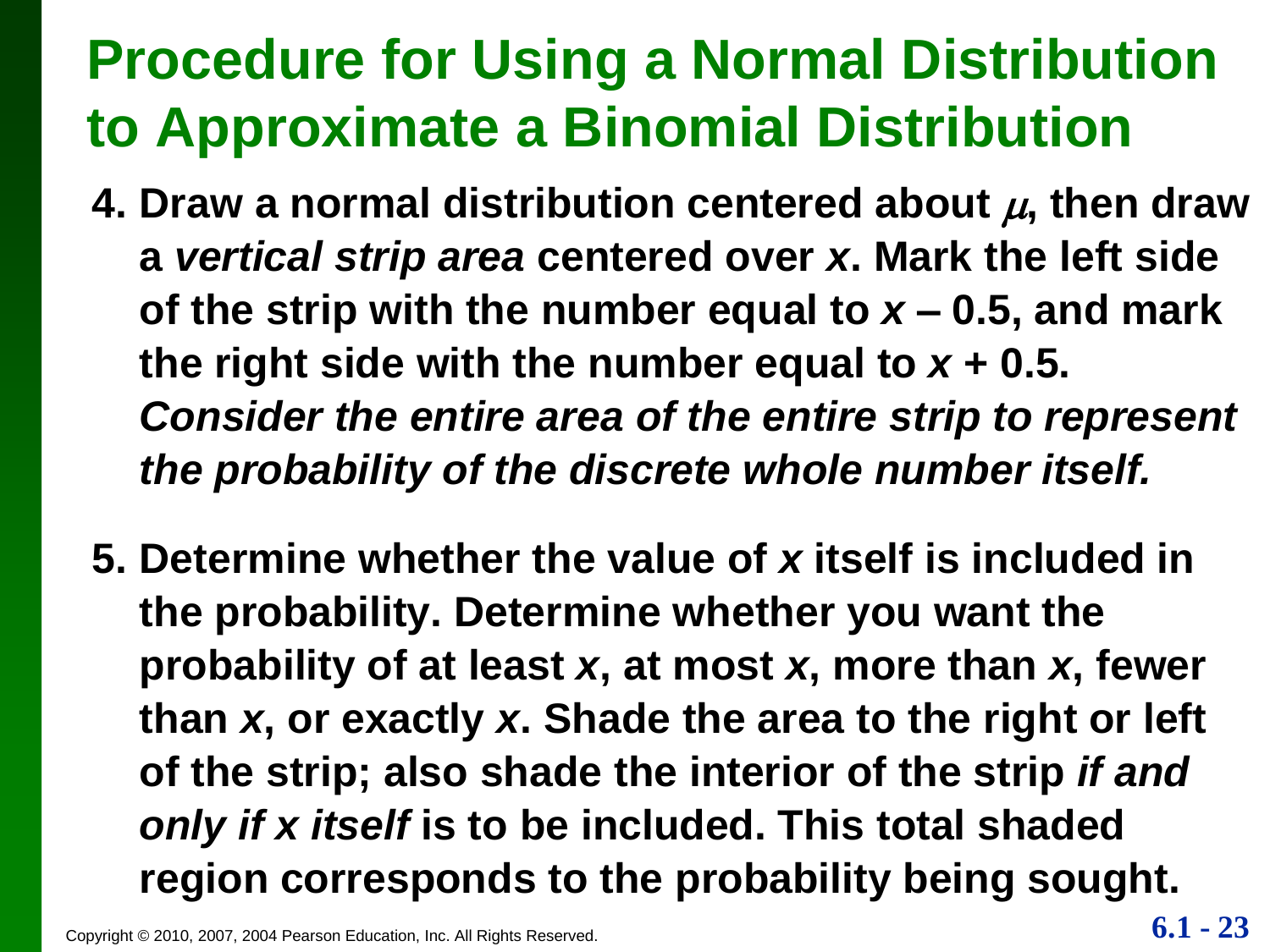#### **Procedure for Using a Normal Distribution to Approximate a Binomial Distribution**

**6.** Using  $x - 0.5$  or  $x + 0.5$  in place of  $x$ , find the area of **the shaded region: find the** *z* **score; use that** *z* **score to find the area to the left of the adjusted value of** *x***; use that cumulative area to identify the shaded area corresponding to the desired probability.**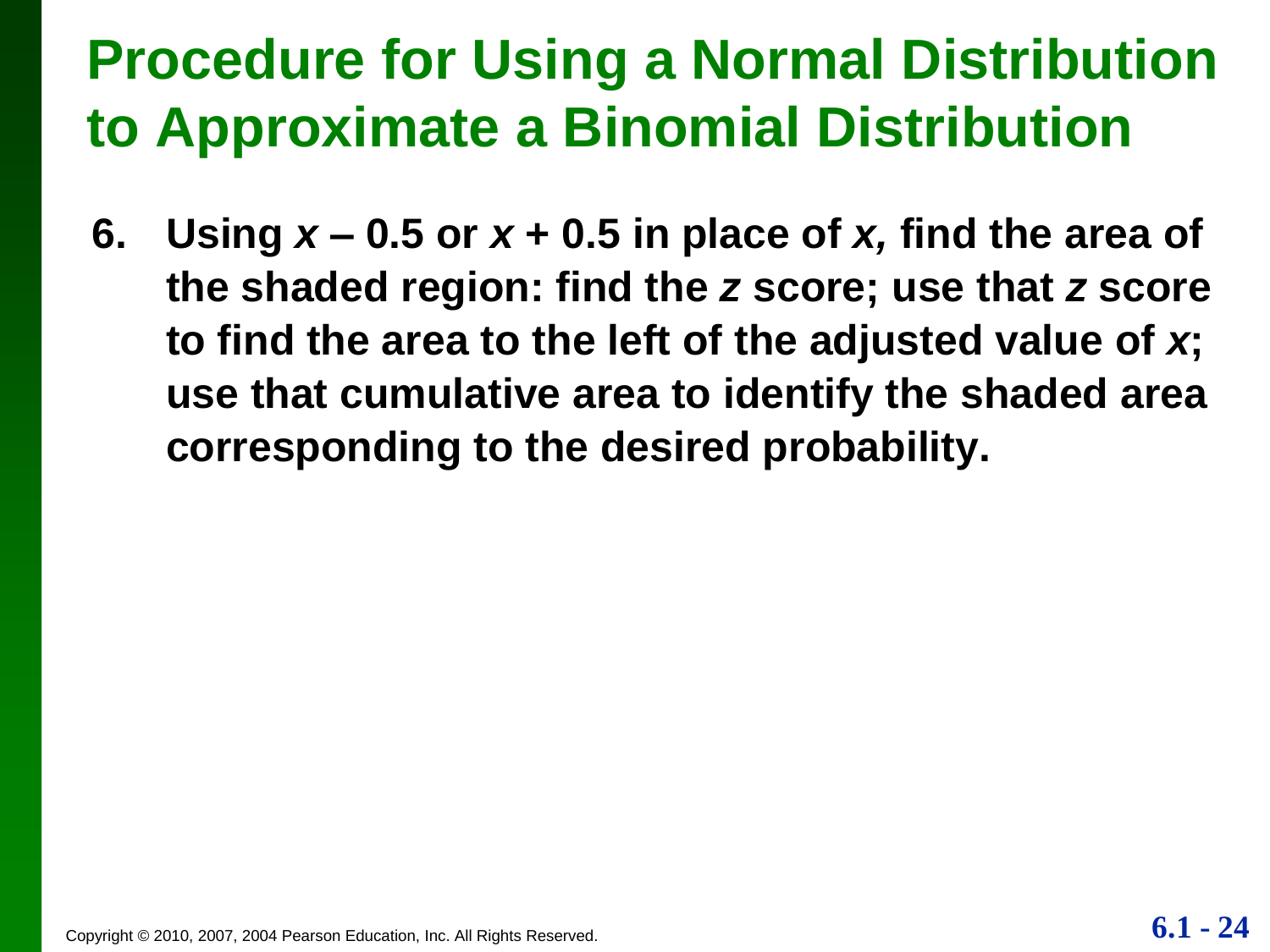## **Example – Number of Men Among Passengers**

#### **Finding the Probability of "At Least 122 Men" Among 213 Passengers**

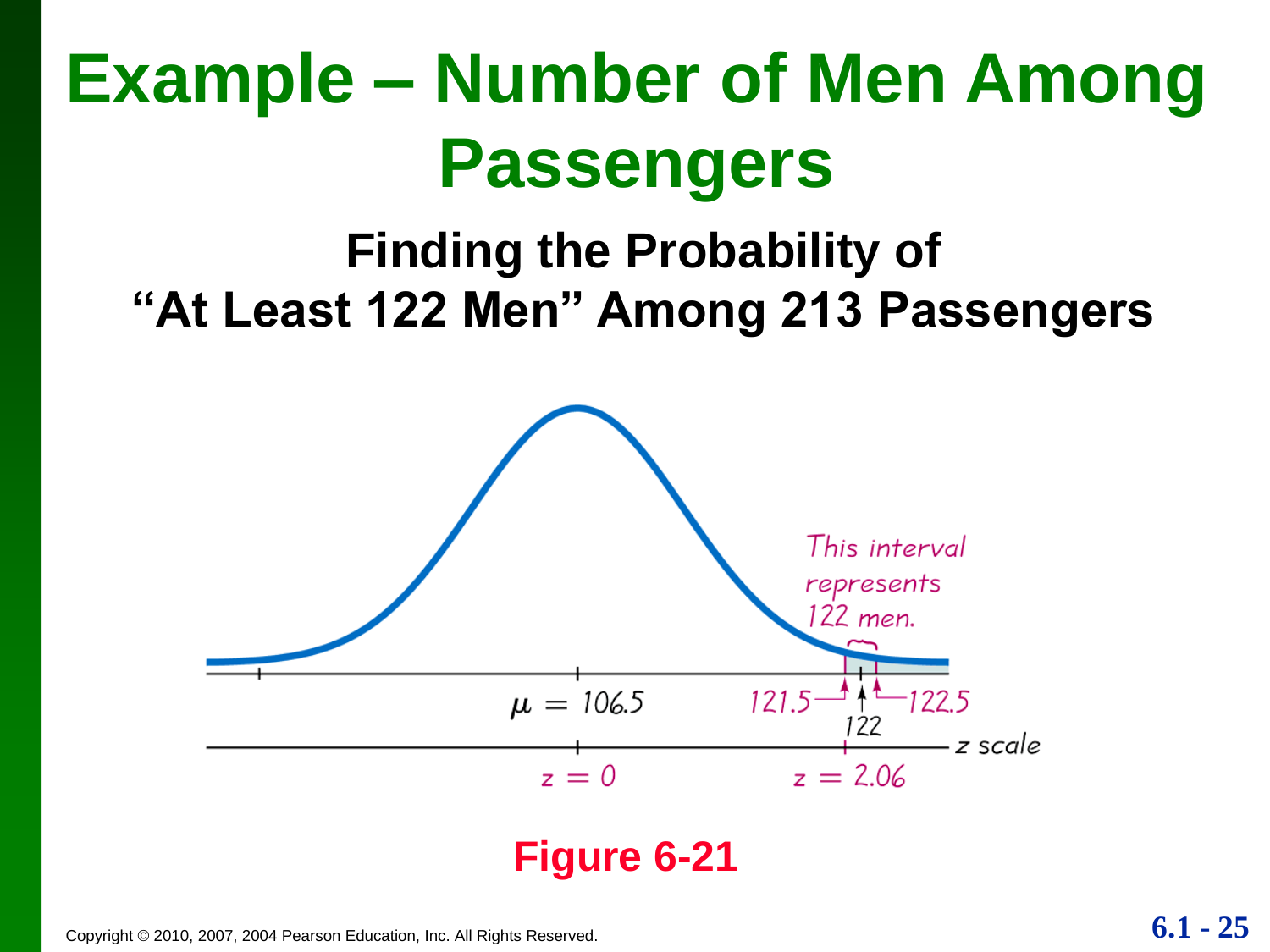## **Definition**

**When we use the normal distribution (which is a continuous probability distribution) as an approximation to the binomial distribution (which is discrete), a continuity correction is made to a discrete whole number** *x* **in the binomial distribution by representing the discrete whole number** *x* **by the interval from** 

*x* **– 0.5 to** *x* **+ 0.5**

**(that is, adding and subtracting 0.5).**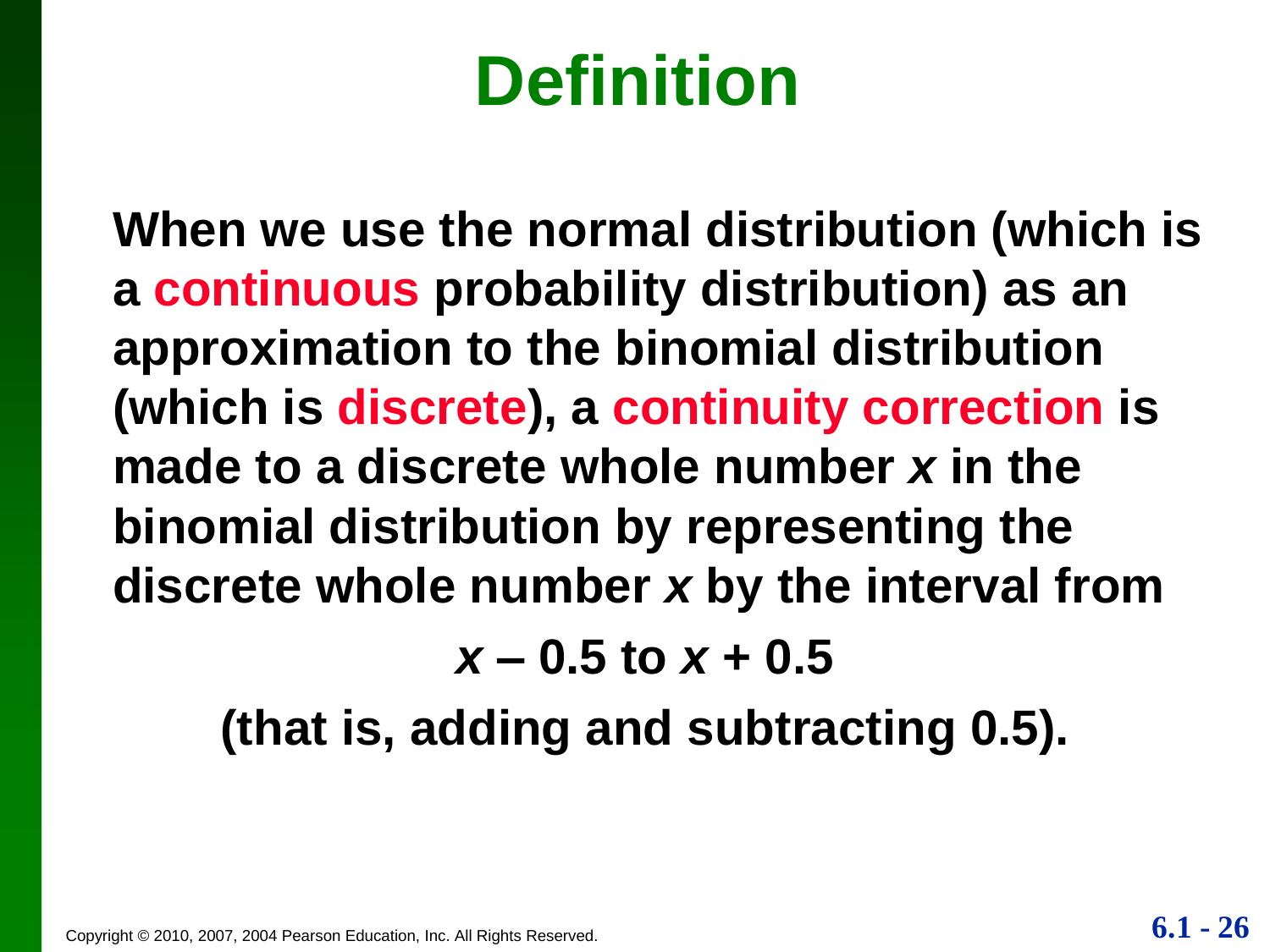

*x* **<sup>=</sup>at least <sup>8</sup> (includes 8 and above)**

#### *x* **<sup>=</sup>more than <sup>8</sup> (doesn't include 8)**

*x* **<sup>=</sup>at most <sup>8</sup> (includes 8 and below)**

*x* **<sup>=</sup>fewer than <sup>8</sup> (doesn't include 8)**